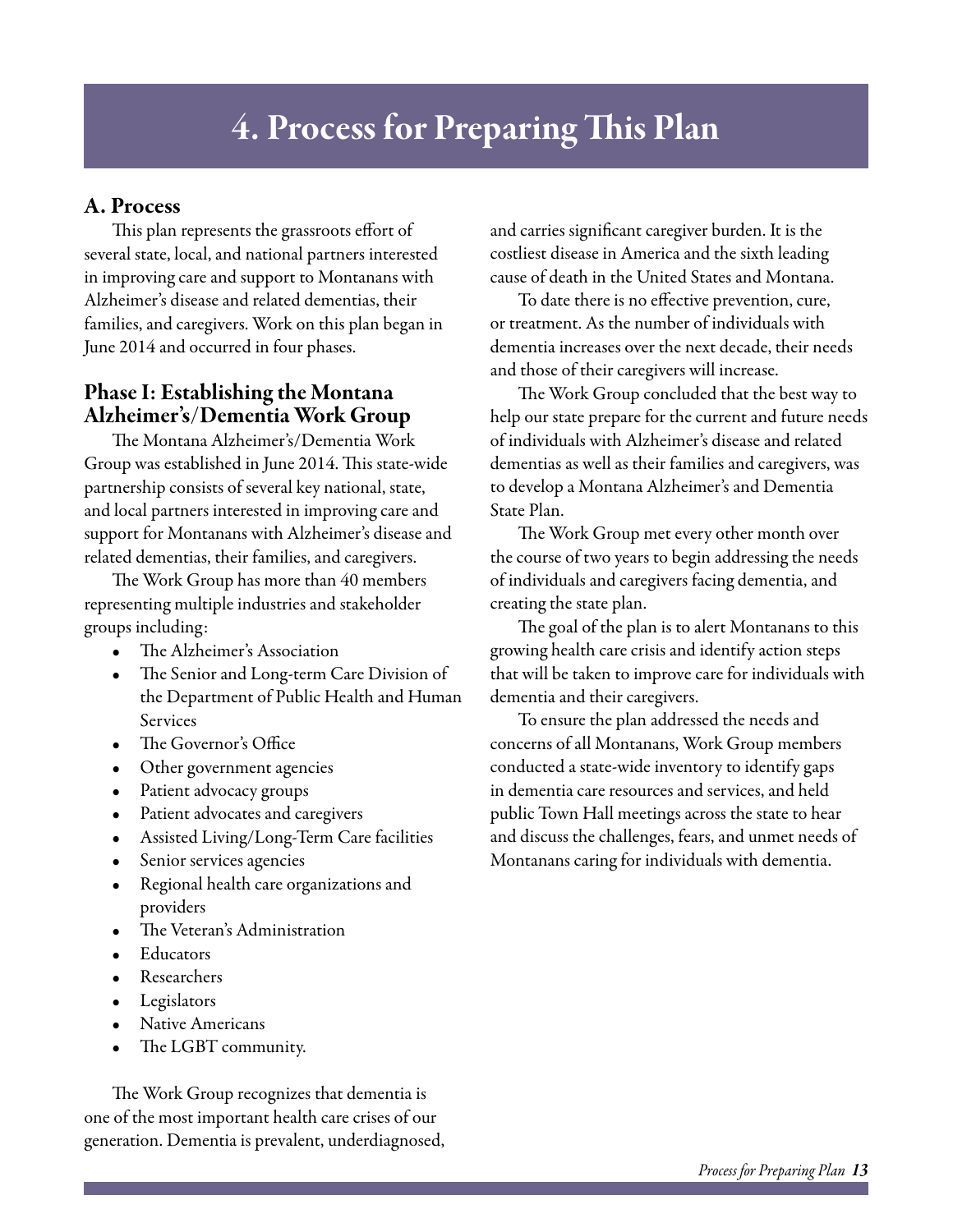## Phase II: Conducting a state-wide inventory of existing dementia care resources and services in Montana

To develop a comprehensive action plan, Work Group members identified gaps in dementia care services and resources across the state.

In 2015, the Work Group conducted a state-wide inventory of care and services available for individuals with dementia and their caregivers and families.

The inventory was conducted at a county level, so all Montanans could be represented without regard to where they reside.

Information collected included availability of primary care providers, health care professionals with dementia care expertise, home and community-based providers including residential care, and caregiver resources in each county.

The Work Group members formed several committees to conduct the inventory and used resources provided by the Montana Senior and Long Term Care Division, the Aging Services Bureau, regional health care organizations, professional and advocacy organizations, and Work Group members.

# Phase III: Convening Public Town Hall meetings in Montana

For a comprehensive Montana Alzheimer's and Dementia State Plan to be meaningful, it needs to reflect the views, concerns, and recommendations of Montanans from across the state, especially individuals with dementia, their families, caregivers, and advocates.

To ensure this goal was met, in 2015 the Work Group held 13 public Town Hall meetings in 11 urban and rural communities across Montana.

In the same year, public Town Hall meetings were held on seven Native American Reservations and at Indian Health Services centers. Appendix B provides a map of Town Hall meeting locations.

A member of the Work Group facilitated all Town Hall meetings using an open-ended list of questions designed by the Work Group.

Each Town Hall meeting lasted from 60–90 minutes. A total of 428 individuals attended the meetings held in urban and rural communities across Montana.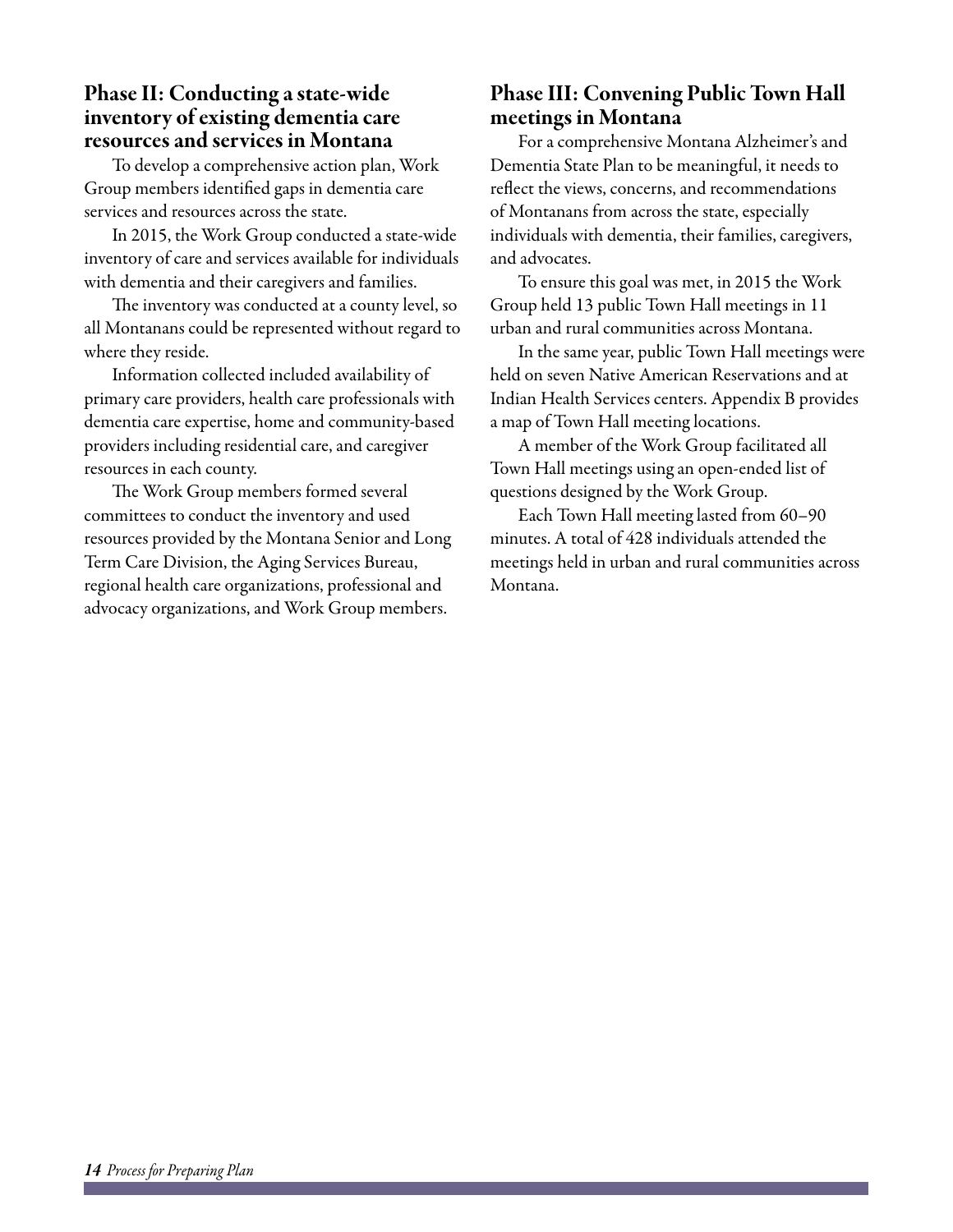Town Hall meetings at Native American Reservations and at Indian Health Services Centers drew 153 participants.

Individuals who attended were encouraged to share their views, concerns, challenges and fears about dementia care as well as resources and services available in their communities. They were also given the opportunity to share—in writing—the point they found the most compelling or important for the Montana Alzheimer's/Dementia Work Group to consider or understand related to dementia care and resources.

A Needs Assessment Survey was developed by the Work Group to help identify the most pressing needs facing Montana families with respect to Alzheimer's disease and related dementias. The survey was given to individuals who attended the Town Hall meetings and they were encouraged to fill it out before leaving the meeting.

The survey was also made available to other individuals who could not attend the Town Hall meetings. Of the 286 people who filled out the survey, 71% had attended a Town Hall meeting. Appendix A provides the Needs Assessment Survey and results.

## Phase IV: Writing the Montana Alzheimer's and Dementia State Plan

In preparation for writing the Montana Alzheimer's and Dementia State Plan, the Work Group compiled and analyzed the inventory results and identified gaps in dementia care resources and services across the state. Information obtained from individuals who attended the Town Hall meetings and filled out the Needs Assessment Survey was analyzed to determine common themes.

Based on the findings, Work Group members have recommended and prioritized several action steps for all Montanans, including health care providers, professional organizations, advocacy groups, policy makers, and state officials.

Since this was a "grassroots" effort, several Work Group members' partner organizations helped provide funding to conduct the state wide inventory and Town Hall meetings, offset travel costs and host the Montana State Plan website, www.MTalzplan.org.

Alzheimer's disease is a major health care epidemic in the United States and Montana. Only by working together can we create a dementia-capable state and dementia-friendly communities ready to confront this crisis.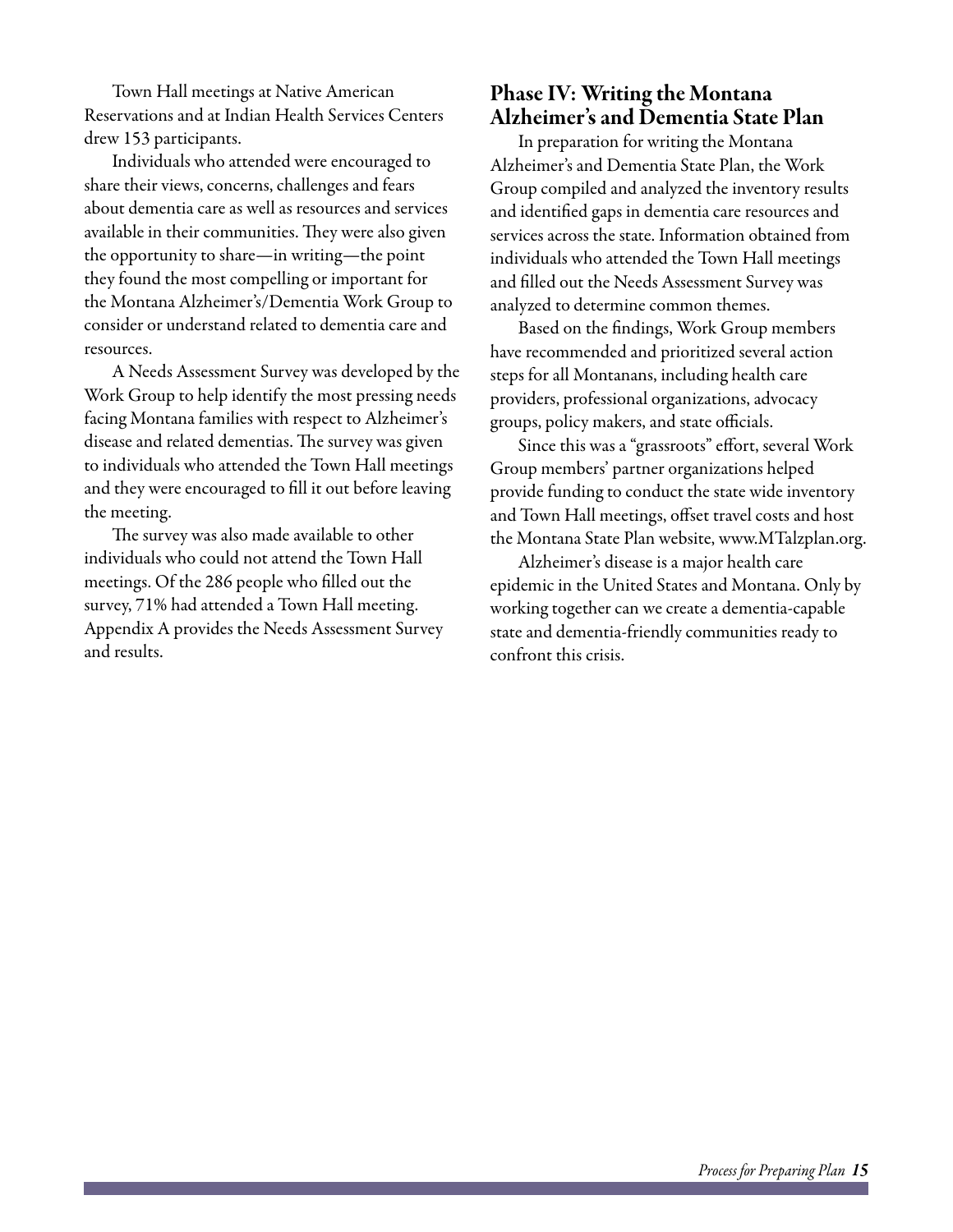#### B. Acknowlegements

The following Montana Alzheimer's/Dementia Work Group members contributed significantly to the creation and development of the Montana Alzheimer's and Dementia State Plan. Each has a passion for improving the lives of Montana citizens affected by dementia. We express sincere appreciation to all the Work Group members and partner organizations.

#### Executive Committee

Beki Glyde Brandborg, Meeting Facilitator, Helena Lynn Mullowney Cabrera, Executive Director, Alzheimer's Association, Billings Claudia Clifford, Advocacy Director, AARP Montana, Helena Patricia Coon, MD, Billings Holly Garcia, BSHA, Billings Clinic, Billings Heidi Gibson, Advocate , Great Falls Miranda Meunier, Nurse Practitioner, Billings Clinic, Billings Betty Mullette, MSN, RN, Research Nurse, Billings Clinic, Billings Jennifer Rosen, Alzheimer's Association, Washington, DC Jan Smith, BSBA, Big Sky Senior Services, Billings

#### Work Group Members

Richard Blank, MD, Missoula Aging Services, Missoula Casey Blumenthal, DNP, RN, CAE, Vice President, Montana Hospital Association, Helena Beki Glyde Brandborg, Meeting facilitator, Helena Beth Brenneman, Disability Rights MT, Helena Nicki Broch, Patient partner, Billings Joy Bruck, Past-President AARP Montana, Helena Kathleen Burke, Caregiver representative, Billings Lynn Mullowney Cabrera, Executive Director, Alzheimer's Association, Billings Rebecca Chance-Schauf, Community Education Manager II, St. Peter's Hospital, BHU, Helena Claudia Clifford, Advocacy Director, AARP Montana, Helena Patricia Coon, MD, Billings Clinic, Billings Brian Coplin, Executive Director, HELP, Helena Jennifer Crowley, BSN, RN, CLCP, MSCC, Eagleview West Life Care Planning, Kalispell Kristina Davis, Patient Advocate, Great Falls, MT Terry Egan, MS, UM- Montana Geriatric Education Center, Missoula Charlotta Eaton, MD, Alzheimer's Association Board Chair, Billings Holly Garcia, BSHA, Billings Clinic, Billings Heidi Gibson, Advocate, Great Falls Jeremy Glover, Highgate Senior Living, Bozeman Marsha Goetting, Ph.D., CFP, CFCS, Professor and Extension Family Economics Specialist, Montana State University, Bozeman Patti Holkup, Ph.D., RN, Professor Emerita, Montana State University, College of Nursing, Missoula Gayle Hudgins, Pharm. D., CGP, Skaggs School of Pharmacy, University of Montana, Missoula Kathie Kadri, MD, Missoula Clare Kearns, LCSW-C, Veteran's Health Care, Fort Harrison, Helena Kim Leighton, Regional Development Organizer, Pride Foundation, Helena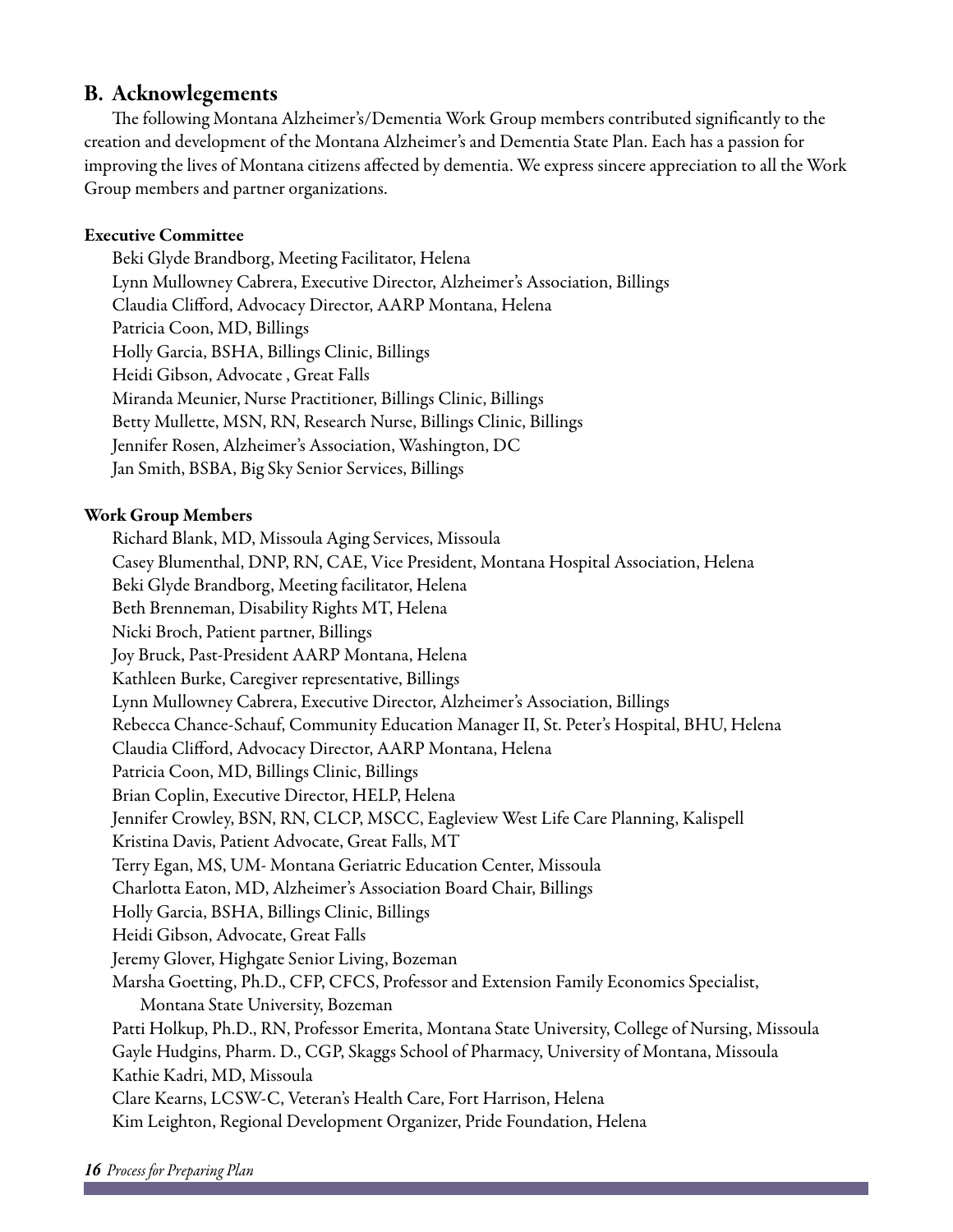David Loewenwater, Advocate, Previous Caregiver, Missoula Pamela Longmire, RT, BAS Long-Term Care & Health Care Administration, Lead Nursing Home Quality Improvement, Mountain-Pacific Quality Health, Helena Libby Markus, RN, VP Health Services, St. John's Lutheran Ministries, Billings Kathryn (Kat) Quinn McBee, B.S., LSSW, DTM, CDP, Alternative Care Service-In-Home Care, Belgrade Miranda Meunier, Nurse Practitioner, Billings Clinic, Billings Laurie Miller, RN, ResCare HomeCare, Inc, Great Falls Betty Mullette, MSN, RN, Research Nurse, Billings Clinic, Billings Jill O'Moore, Senior Research Assistant, McLaughlin Research Institute, Great Falls Glenda Oldenburg, Department of Public Health and Human Services, Helena Lanette Perkins, RN, MS, Hardin Emily Propst, Highgate Senior Living, Masters in Gerontology, Bozeman Charlie Rehbein, Bureau Chief, Department of Public Health and Human Services Aging Services Bureau, Helena Kerrie Reidelbach, Department of Public Health and Human Services, Senior and Long-Term Care Division, ADRC Program Manager, Helena Jessica Rhoades, Department of Public Health and Human Services, Director's Office, Helena Jennifer Rosen, Alzheimer's Association, Washington, DC JoDee Samano, Adult Resource Alliance of Yellowstone County, Billings Myrna Schuhmacher Seno, Care Transition Consultant, Helena Ronalee Skees, Immanuel Lutheran Communities, Kalispell Jan Smith, BSBA, Big Sky Senior Services, Billings Joan S. Taylor, Chair, Governor's Advisory Council on Aging, Helena Sue Warren, RN, MSN, NE-BC, Director of Nursing/Senior Services, Benefis Health System, Great Falls Kelly Williams, Administrator, Senior and Long-Term Care Division, Department of Public Health and Human Services, Helena Carla Wilton, Executive Director, Immanuel Lutheran Communities, Kalispell